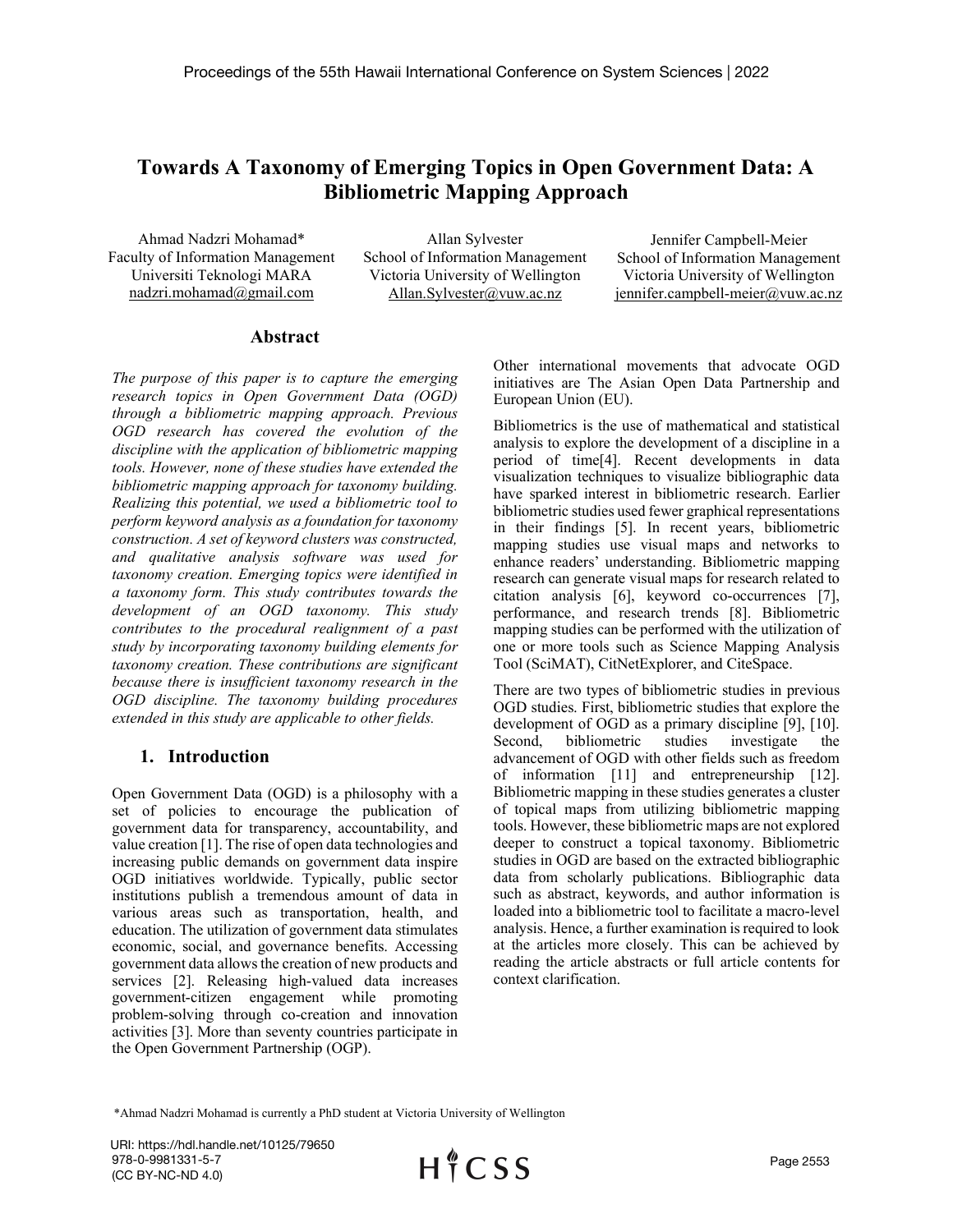Hence, we construct a topical taxonomy by integrating a bibliometric mapping tool (VOSviewer) with qualitative analysis software (NVivo) to address the following research question:

RQ: How can a taxonomy be developed to capture the emerging topics in OGD through a bibliometric mapping approach?

The structure of this paper is as follows. Section two presents the method for taxonomy construction. Section three explains the categories, topics, and subtopics of the taxonomy. Section four is the discussion, followed by research contributions, limitations, and conclusion.

# 2. Method

Three stages of the research approach were 1) data collection and synthetization, 2) cluster visualization and exploration, 3) cluster refinement and taxonomy development, illustrated in Table 1. These stages were adapted from the procedures in exploring the large body of literature with a bibliometric mapping technique [13].

2.1. Data collection and synthetization –Scopus is one of the major indexing and citation databases with around 78 million records from 5000 publishers worldwide [14]. This database provides a substantial amount of publication data for bibliometric studies [15]. Three types of bibliographic data extracted from Scopus were citation information (author, document, title, year, source, citation count, document type), bibliographical information (affiliation, publisher), and abstract/keywords information (abstract, author, and index keywords). Our search coverage was limited to five years, from 2016 to 2020. More coverage of years would take a longer time for analysis since we looked at the abstract level of the articles for taxonomy development. Non-English documents were removed as the translation would be time-consuming. The search term performed was "Open Government Data", with two document types selected were journal and conference article. Then, bibliographical data and the full articles were downloaded. Non-retrievable articles were discarded. A total of 524 documents were retrieved.

2.2. Cluster visualization and exploration  $-$  This step aims to create a visual map to explore concepts within the literature. Visualization of Similarities (VOSviewer) is a bibliometric mapping tool. This software is freely available designed to visualize bibliometric data networks. The software allows interactive visualization of various data items such as journals, organization, geographic locations, and keywords. In VOSviewer, relations of these bibliographic data are visualized according to the citation, bibliographic coupling, cocitation, or co-authorship network. Unlike other computer software, VOSviewer functions are centralized

on producing an interactive and large amount of data in graphical forms [5].

| Table 1. Research approach for taxonomy building |  |
|--------------------------------------------------|--|
|--------------------------------------------------|--|

| Scopus                                                                                                                                       | <b>VOSviewer</b>                                                                                                                                                               | <b>NVivo</b>                                                                                                                                                                           |                                                                                                                                                                                                                                                    |
|----------------------------------------------------------------------------------------------------------------------------------------------|--------------------------------------------------------------------------------------------------------------------------------------------------------------------------------|----------------------------------------------------------------------------------------------------------------------------------------------------------------------------------------|----------------------------------------------------------------------------------------------------------------------------------------------------------------------------------------------------------------------------------------------------|
| Data collection &<br>synthetization<br>Familiarization of<br>Scopus database<br>Specify search criteria<br>Download of<br>bibliographic data | <b>Cluster visualization &amp; exploration</b>                                                                                                                                 | Cluster refinement &<br>taxonomy development                                                                                                                                           |                                                                                                                                                                                                                                                    |
|                                                                                                                                              | Visualize                                                                                                                                                                      | <b>Explore</b>                                                                                                                                                                         | Organize, code, refine                                                                                                                                                                                                                             |
| Clean text file<br>(delete unnecessary<br>bibliographic data fields)<br>Download full articles<br>(optional)                                 | Select corpus file in<br>VOSviewer<br>Specify type of<br>analysis<br>Set threshold for<br>minimum occurrences<br>of a term<br>Choose number of<br>keywords<br><b>Visualize</b> | Familiarization of<br>keyword clusters<br><b>Explore cluster items</b><br>Use zooming &<br>scrolling functions<br>Explore alternative<br>map by changing the<br>visualization settings | Analyze article abstracts<br>based on VOSviewer<br>clusters<br>Arrangement of codes<br>& nodes<br><b>Integration of NVivo</b><br>analysis with<br><b>VOSviewer clusters</b><br>Propose a taxonomy<br>Discussion with co-<br>authors for refinement |

Bibliographic data retrieved from Scopus were loaded into VOSViewer. Graphical maps in VOSViewer were created based on a co-occurrence matrix. This cooccurrence matrix used the uploaded bibliographical data as inputs. A similarity matrix was then constructed based on the keywords co-occurrences. The function of this similarity index is to group similar keywords retrieved from the uploaded bibliographic data. A visual map was created automatically through the bibliometric tool. In general, VOSViewer uses similarity measures to generate nodes and a group of clusters. These clusters are then coded in a specific color scheme. Relatedness of items is closer in the visual map when keywords in the publications are identical. Some published work explains the logic behind graphical maps in VOSViewer [5], [16]. A minimum threshold of five keyword occurrences was selected. Author keywords were used as the unit analysis.

VOSviewer generated a visual map with fifty-four keyword items. Several keyword items are displayed in Diagram 1. These items were organized automatically by VOSviewer into ten clusters, known as cluster one to ten. Each cluster has associated keywords grouped based on the VOSViewer algorithm explained in the previous section. These keywords were cross-checked with the bibliographic data file in CSV format downloaded from Scopus. Visualization features such as zooming in and scrolling function were applied to familiarize with the clusters generated by the bibliometric tool.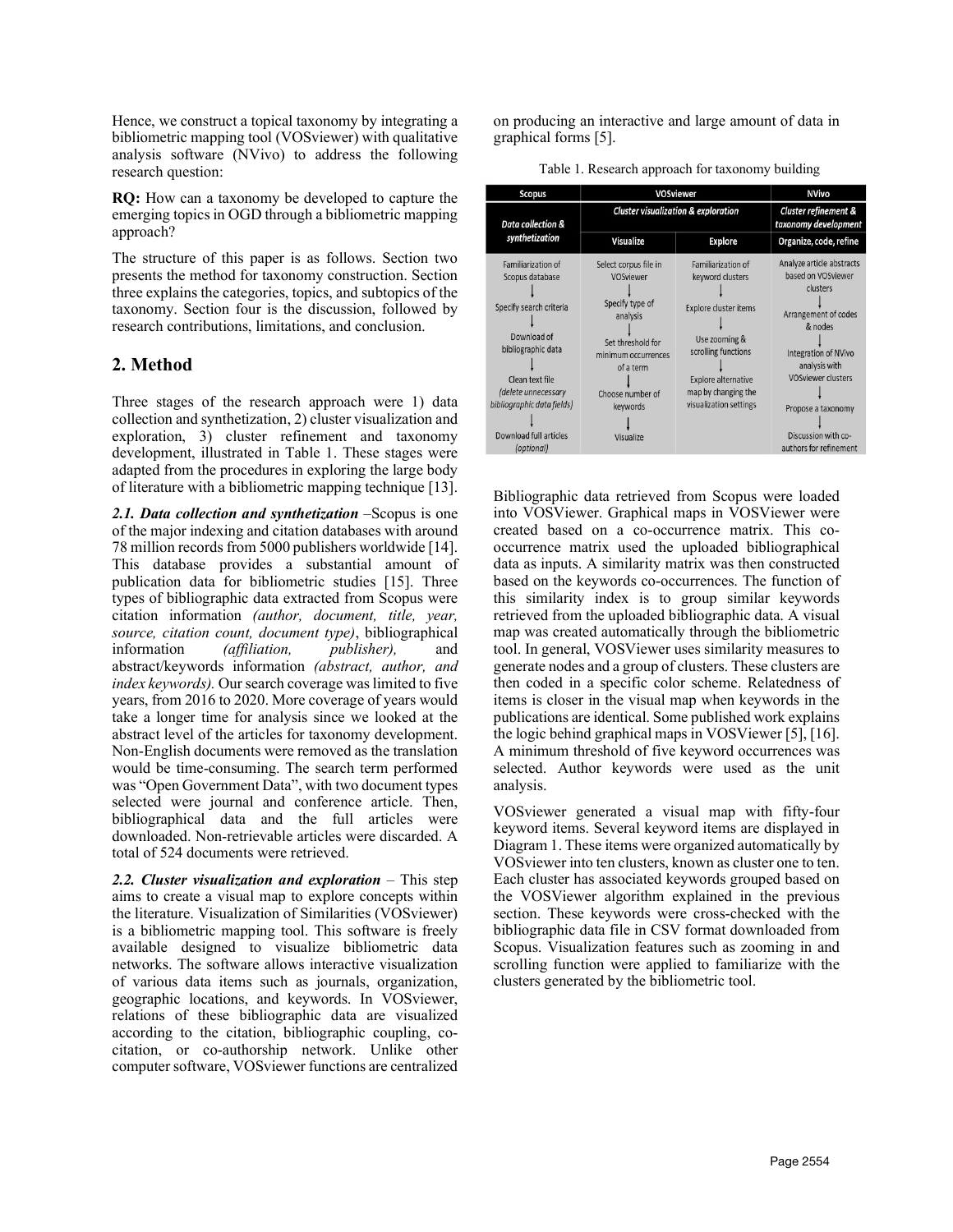

Diagram 1. Keyword co-occurrences in VOSviewer

2.3. Cluster refinement and taxonomy development – Ten keyword clusters were generated by VOSviewer in a graphical map. These clusters became the foundation for exploration to form a taxonomy. However, such a graphical map lacks the contexts of the articles as it merely captures author keywords. Therefore, we analyzed the abstracts of those publications. Reading the publication abstracts was sufficient for context clarification. In some instances, articles were read to give some degree of understanding. NVvivo 12 Plus software was applied to look at the article abstracts. Codes and nodes were created and refined iteratively throughout the coding process. We integrate the clusters generated by VOSViewer together with the analysis outcome from NVivo. A discussion was carried out with co-authors to rectify any inaccurate taxonomy items. Based on this exercise, a taxonomy was formed and proposed.

# 3. Findings

We found four main categories that capture the emerging topics and subtopics of OGD. These categories are a) OGD implementation and management, b) OGD architecture, c) OGD users and utilization, and d) OGD benefits. Each of these categories is aligned with several main topics and subtopics shown in Table 2. Seven emerging topics and thirty-four subtopics were identified. In the following section, each category will be discussed to demonstrate the emerging topics in the last five years.

#### 3.1. OGD Implementation and Management

The nature of an OGD project involves government personnel in an extensive network of public agencies. In a government department, existing staff can be assigned as an OGD representative. These representatives are often called data stewards. Open data committees can be tasked to expedite the data disclosure process. The organizational hierarchy that connects public agencies with an OGD initiative varies between countries. Nevertheless, data stewards or open data committees are responsible for selecting and disclosing data according to local policies.

Meetings for data disclosure are organized at various organizational levels. In a broader context, there is a national central agency that manages the overall OGD implementation. Negotiations on which and what kind of data suitable for disclosure are ongoing dilemmas for sustainable OGD implementation. This multifaceted characteristic of OGD implementation and management has become an interest for many studies. We found three subtopics under this category: adoption factors and barriers in the public sector, assessment of OGD portals, and OGD ecosystems.

3.1.1. Adoption factors and barriers in the public sector – Factors associated with the decision to support OGD initiatives have become a subject of ongoing inquiry. This is because OGD implementation requires the collaboration and commitment of government personnel across public institutions. However, there is a variability of cooperation and support of government personnel towards OGD adoption [17]. Therefore, scholars are interested in exploring the reasons why some public personnel are more forthcoming than others. Negative factors that hinder OGD adoption are also examined. These studies analyze the adoption factors at various levels. Some studies are conducted at a country level in assessing the factors impacting OGD projects [18]. Other studies concerned the adoption factors at the organizational level [19]. Adoption factors influencing local governments are also performed [20]. The factors that influence OGD adoption is varied from technological, organizational, and environmental reasons. Other aspects that play a role are the infrastructural and cultural role within an organization. Research models to explain these OGD adoptions are illustrated using theories such as Technology-Organization-Environmental (TOE).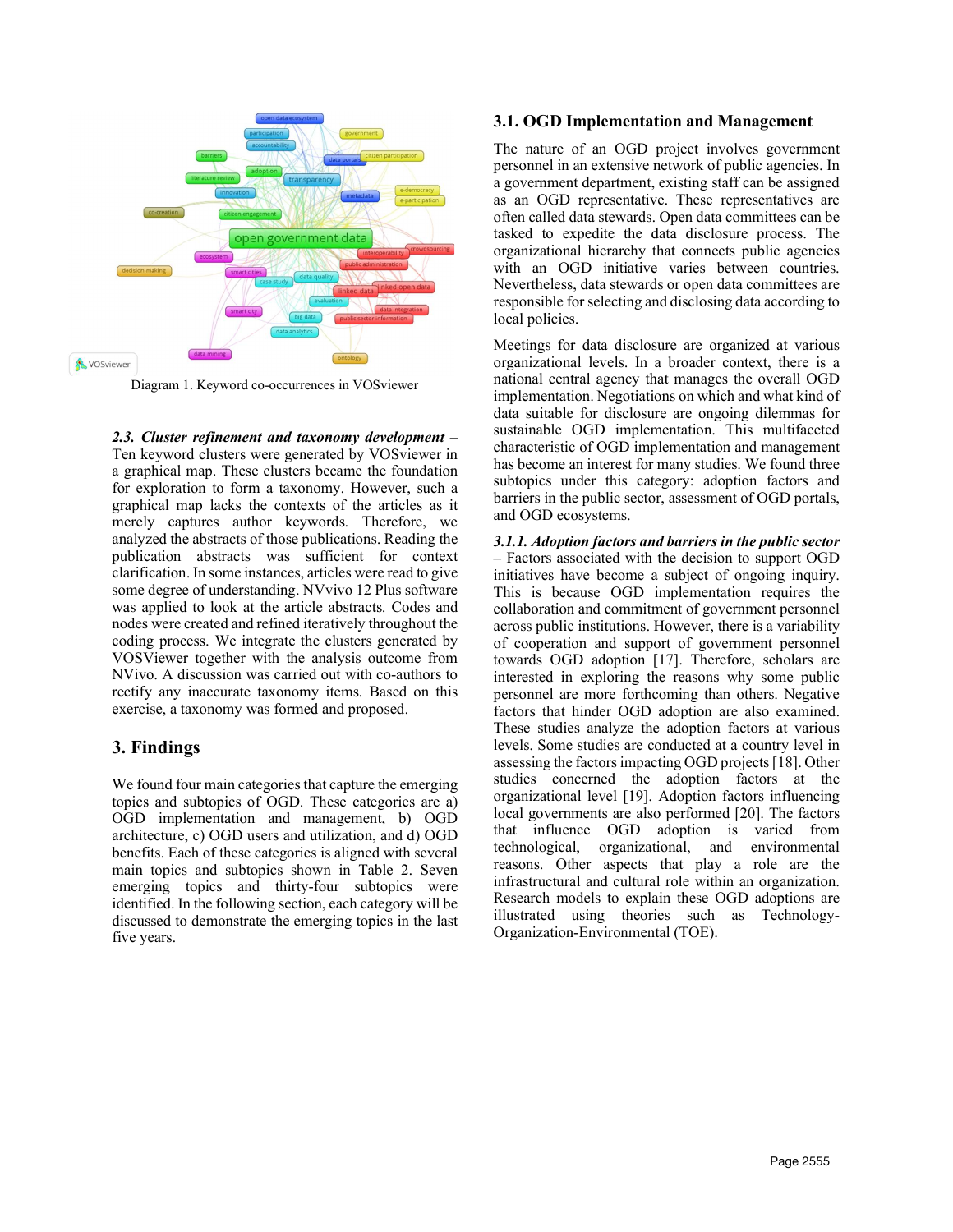Barriers that hinder OGD acceptance in the public sector are also presented. Our initial observation shows that literature on the barriers faced in the public sector is broad. Barriers in the public sector revolve around the process of publishing government data. Barriers can be internal and external barriers to any public institution. For example, internal barriers for a government department relate to the insufficient data-related skills [21] and behavioral resistance [22] of its employees. External barriers faced are external pressure from higher authority and public pressure for data disclosure [23]. Scholars recommend strategies in overcoming barriers, such as policy enhancement [24].

3.1.2. Assessment of  $OGD$  portals – One of the most popular aspects of the evaluation of OGD portals is data quality. Strategies are proposed to support the process of releasing quality data. These strategies include using an open-source application [25] and developing a publishing tool for data cleaning processes [26]. In one study, a critical assessment of accessible government data was performed. Suggestions were made to enhance the selection and publication of high-valued data [27]. Another popular interest is the development of frameworks or models to assess OGD portals. These frameworks/models are designed with quality indicators such as accuracy, accessibility, and completeness [28]. User-oriented indicators are used to propose an evaluation framework [29]. Real-time and automated assessment methods are discussed [30]. These frameworks are proposed as a tool to assess the overall quality of OGD portals.

Scholars identified user requirements of OGD platforms [31]. Strategic directions for future improvement are also considered [32]. Other assessments of OGD portals are infrastructure readiness [33], functionalities [34], objectives [35], trust and OGD usage [36]. Evaluating research under this subtopic suggests the idea that data quality is still a primary concern. The development of assessment models reflects the interest and needs to monitor OGD implementations for quality assurances.

3.1.3. OGD Ecosystem  $-$  Scholars explore the building blocks of an ecosystem. In a systematic review, five components of an OGD ecosystem are identified [37]. These components are political and legal framework, actors, technological infrastructure, data and standards, and tools to support data interoperability. Scholars also explore how these individual components can collectively communicate well to support an ecosystem. One example of such a concern is in multiple-case research that explores two OGD ecosystems [38]. This research explores how public agencies can facilitate collaboration with external parties. One of the viable mechanisms is to structure formally a collaborative governance for public-private partnerships. Other supportive components such as infrastructure and legal framework enhance the collaboration further. OGD initiatives require continuous cooperation between public agencies and data communities. The importance of having a supportive ecosystem is to ensure that an OGD initiative can generate benefits while maintaining its sustainability over time.

|  | Table 2. A Proposed taxonomy for emerging topics in OGD |  |  |
|--|---------------------------------------------------------|--|--|
|  |                                                         |  |  |

| Category                              | <b>Topics</b>                                                 | Sub-topics                                      |                        |                                |                                                               |                                                     |                       |                                                |                                       |
|---------------------------------------|---------------------------------------------------------------|-------------------------------------------------|------------------------|--------------------------------|---------------------------------------------------------------|-----------------------------------------------------|-----------------------|------------------------------------------------|---------------------------------------|
| OGD<br>Implementation<br>& Management | <b>Adoption factors</b><br>& barriers in the<br>public sector | Adoption factors & barriers<br>at country level |                        |                                | Adoption factors & barriers<br>at organizational level        | Adoption factors & barriers at<br>local governments |                       | Adoption<br>factors $\&$<br>model<br>creations | Strategies to<br>mitigate<br>barriers |
|                                       | Assessment of<br><b>OGD</b> portals                           | Cross-country<br>assessment                     | Data quality           | Readiness<br>of OGD<br>portals | Functionality                                                 | Objectives &<br>attainments                         | Frameworks            | Usage                                          | Trust                                 |
|                                       | <b>OGD</b> ecosystem                                          | Ecosystem across countries                      |                        |                                | Ecosystem components & models                                 |                                                     |                       |                                                |                                       |
| <b>OGD</b> Architecture               |                                                               | Metadata                                        | Ontology               | Linked open<br>data            | Semantic web                                                  | Data mining &<br>visualization                      | Big data<br>analytics | Data integration &<br>interoperability         |                                       |
| OGD Users &<br><b>Utilization</b>     | <b>Usability &amp;</b><br>barriers                            | Citizens                                        |                        | NGOs $&$ businesses            |                                                               | Academic community                                  |                       | Innovators                                     |                                       |
|                                       | <b>Motivation &amp;</b><br>awareness                          |                                                 |                        |                                |                                                               |                                                     |                       |                                                |                                       |
| <b>OGD Benefits</b>                   |                                                               | Economic<br>benefits                            | Governance<br>benefits | Social<br>benefits             | Transparency<br>$\mathcal{R}_{\mathcal{I}}$<br>accountability | Value creation                                      | Co-creation           | Citizen<br>participation                       | Innovation                            |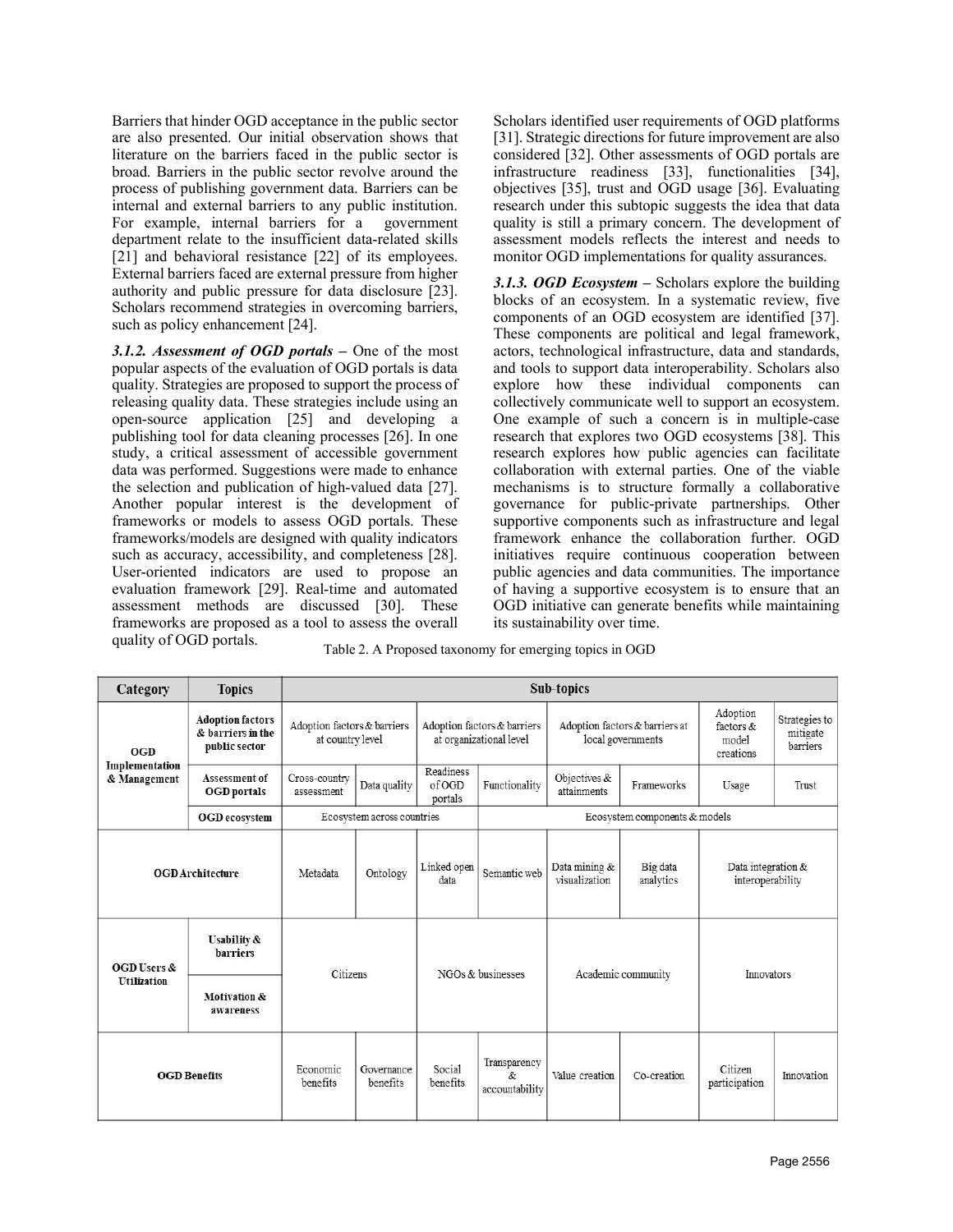#### 3.2. OGD Architecture

There are numerous subtopics under OGD architecture. The main interest is to enhance the discoverability and management of large data sources. Scholars explore how OGD platforms can be enhanced with the application of emerging technologies. They explain their experiences and the relevance of their work to advance the quality of OGD platforms. There are nine technological-related terms under this category. These terms are grouped into metadata, ontology, linked open data and semantic web, data mining and visualization, big data analytics, data integration, and interoperability. These terms may intertwine with each other. We will not explain all technical terms in detail. The approach is to explain briefly the fundamental discussions that primarily appear in the literature.

3.2.1. Metadata – Data discoverability depends partly on the metadata assigned in each data item. Accurate metadata enhances the success probability in data searching. That is why metadata management is critical for OGD portals. Studies in this subtopic deal primarily with metadata management and accuracy [39]. Metadata issues [40] and the techniques to improve metadata accuracy are suggested [41]. Metadata schemes are also developed.

3.2.2. Ontology – Ontological techniques are presented to enhance data discoverability. Scholars demonstrated how the ontological approach could be embedded with other technologies to improve searching capabilities [42]. For instance, [43] integrates semantic and machine learning to devise ontology-based semantic search for an OGD platform. Ontological developments are demonstrated to support businesses, public procurement, legal, and shipping operations.

3.2.3. Linked Open Data (LOD) & Semantic Web - Research under this subtopic uncover the recognition of LOD and semantic web applications for OGD architecture. LOD is a design principle that integrates data sources to enhance data accessibility. When browsing for a data source, other relevant data would appear. Hence, the application of LOD would increase the usability of data sources combined. LOD as a term appears in a wide range of studies. Research on LOD intersects with the application of semantic web technologies, semantic models, and semantic vocabulary for data discoverability. Strategies to support linked open data are investigated [44]. Experiences on LOD practices in some countries are shared [45]. Research on the semantic web involves integrating machine learning and cloud computing for data recommendations on OGD platforms [46].

3.2.4. Data mining and visualization  $-$  Data mining is a process of analyzing and making sense of data. Datamining techniques support organizational decisionmaking and problem-solving. Data visualization covers the graphical representation of a large amount of data and information. Visualization helps to understand data patterns, outliers, and other important information through visual objects such as time-series graphs. Scholars have shown some techniques in data mining and visualization. One example is from [47] to visualize taxpaying information for taxpayers and government officials. Another study [48] extracted local government data to predict vehicle accidents. The effectiveness of data visualization is examined to improve data interpretability [49].

3.2.5. Big data analytics – Big data analytics in the public sector analyzes massive data for useful information and knowledge. This subtopic discovers the incorporation of big data analytics and OGD to enhance public sector services [50]. Scholars identified the concepts, potentials, and challenges of such integration. One particular interest under this subtopic is the use of analytics in public procurement and contracts for transparency.

3.2.6. Data integration and interoperability  $-$  This subtopic concerns the application of various technologies on OGD platforms. Data integration from multiple data sources is discussed within those interoperability concerns. Scholars explored the interoperability of emerging technologies with OGD, such as crowdsourcing and the semantic web. Interoperability success is significant to ascertain technological applicability in OGD implementations. Interoperability frameworks are established to explain context-specific applications [51]. In addition, scholars investigated the significance of integrating OGD with other data sources to achieve specific goals [52]. Alternative data sources can be obtained from public and private data repositories. Open data communities can also provide data sources. As a result, data extracted from a variety of sources lead to the development of dataenriched products.

#### 3.3. OGD users and utilization

Scholars are interested to understand how government data are being used. They are also interested to see the impacts of using government data. We found three subtopics under this category: usability and barriers in various user groups, current status on OGD usage, user motivation, and awareness.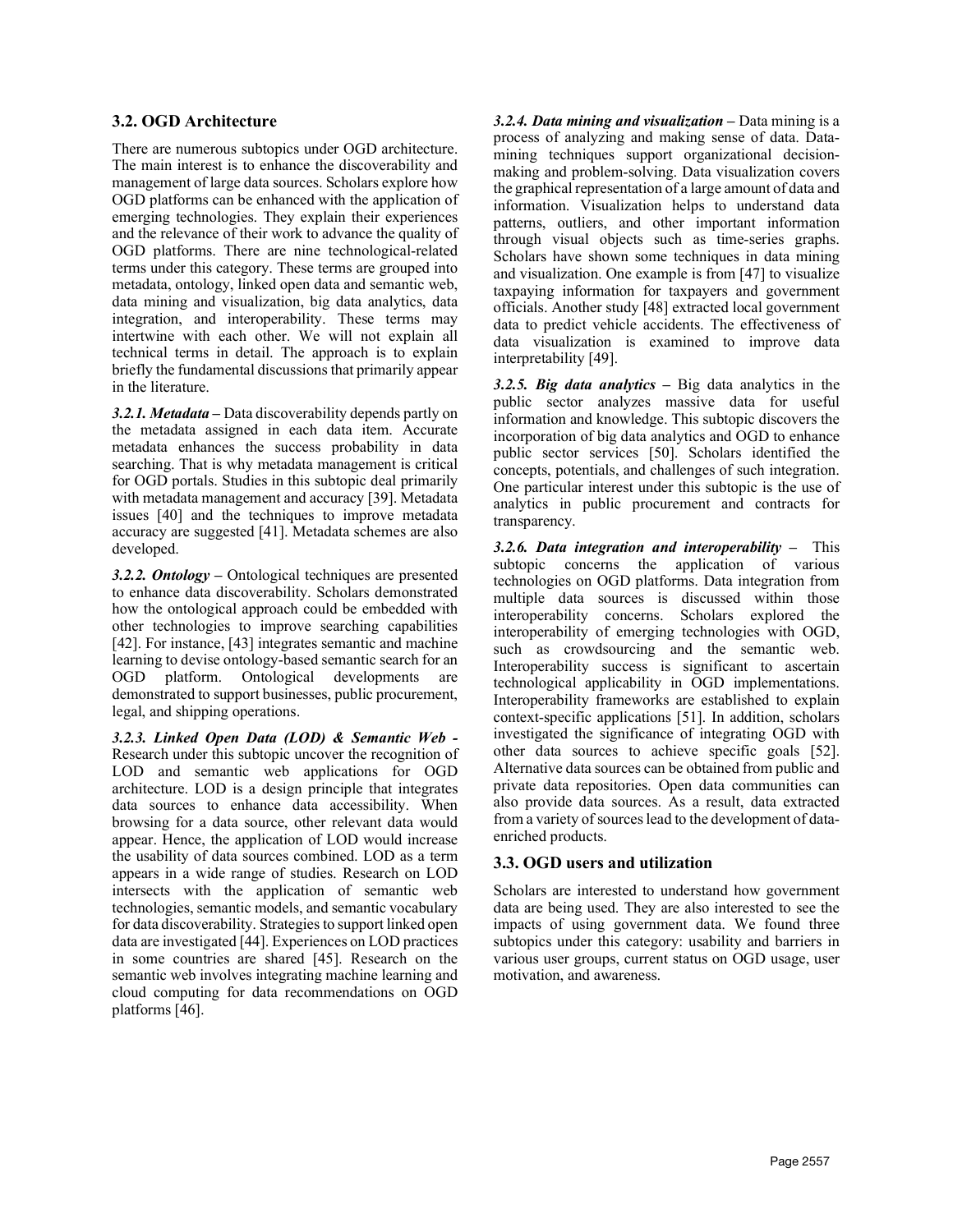3.3.1. Usability and barriers of OGD users  $-$  There is a heterogeneous group of OGD users such as citizens, NGOs, innovators, students, academicians, and businesses. The primary attention in this subtopic is to investigate various user groups and their OGD experiences. In specific, user characteristics [53], usage, and barriers [54] are explored. Another ongoing interest sits on the access of government data and the usability of these data to different user groups [55]. The interplay of user factors such as readiness and data skills are highly relevant to ensure that data can be used effectively. To this end, user understanding is essential to provide critical inputs to OGD implementations. As a result, data stewards can prioritize the disclosure of data valued most by users. Such an understanding may lead to better data usage. However, understanding users is complex as OGD initiatives are in various stages worldwide. Differences exist within OGD communities, such as data sharing culture in the public sector. The degree of data literacy is varied amongst data users. Users also have different motivations for accessing government data. To a certain extent, there is a continuous need to examine the wide range of user communities interacting with OGD initiatives. The complexity of data usage amongst varied data users across OGD initiatives might be one of the reasons why this subtopic is highly anticipated in the last five years.

3.3.2. Motivation and awareness – Research in this subtopic contains the rationales of why certain users engage OGD in their activities. We found limited studies that explain user motivations in making use of government data. One case that falls under this subtopic is citizens' intrinsic and extrinsic motivations to engage with OGD [56]. Another case [57] discovers citizen motivations for participating in an open data hackathon. Contrary, there is a strong presence of research that examines the motivations of disclosing data from the public sector [58].

#### 3.4. OGD benefits

OGD implementations are known for economic, social, and governance benefits. Open data can generate dataenriched products and services. Releasing government data leads to job creation and economic opportunity. Data developers and start-up communities can build apps and web-based services based on open data [59]. Governments engage citizens more efficiently with data disclosure for public use. By doing so, governments are encouraging better government-citizen interaction for transparency and democratic values. Other OGD benefits are value-creation, co-creation, and innovation.

Researchers focus on how OGD benefits can be achieved. Digital products from the use of OGD are invented, and benefits or values are reported. For instance, [60] developed a mobile platform for linked legislative data to engage citizens by combining open data and open services. This mobile monitoring platform generates accountability and transparency value to the citizens. However, achieving OGD benefits is not an easy task. One of the key aspects is the cooperation between stakeholders in an ecosystem environment. To nurture innovation as a benefit requires the interdependency of actors in an OGD ecosystem. Data publishers need to provide valuable data for innovation purposes. Innovators from the public and private sectors need to work together to create innovative products. Data hackathons, for example, connect innovators with data providers [61]. A similar situation happens to the public sector in generating co-creation products for problemsolving situations. In such a situation, citizens are collaborators rather than the customers that benefit from data products [62].

# 4. Discussion

Is the whole process of developing a taxonomy easier through bibliometric mapping? We need to look at some methods in developing a taxonomy to answer this question. First, taxonomy can be built through the use of algorithms [63]. Tools are developed to construct a taxonomy [64]. A critical human interpretation is still required to develop a comprehensive taxonomy. However, this strategy can be difficult for non-technical researchers. Second, researchers can build a taxonomy by manually classify the large source of literature through several procedures [65]. Manual classification of the literature may take a lot of time. Third, a taxonomy can be built based on systematic reviews [66]. In general, a hybrid approach in using some tools with human interpretation is still largely practiced in any of the abovementioned methods.

We acknowledge the diverse approaches to taxonomy building. This research exemplified the application of a bibliometric tool as a basis for taxonomy building based on keyword analysis. Qualitative analysis software was used to rearrange the group of clusters suggested by the bibliometric tool. Codes and nodes were arranged iteratively for concept building. Such a technique helps to shorten the time in developing a taxonomy from a large corpus of data. Still, human interpretation is required. Developing a taxonomy by using a bibliometric mapping tool is not easier than other methods. Nevertheless, using two software allows us to categorize taxonomy items, and concepts more efficiently over a long period of time. Furthermore, the visualization features provided by the bibliometric tool enable familiarization of the literature.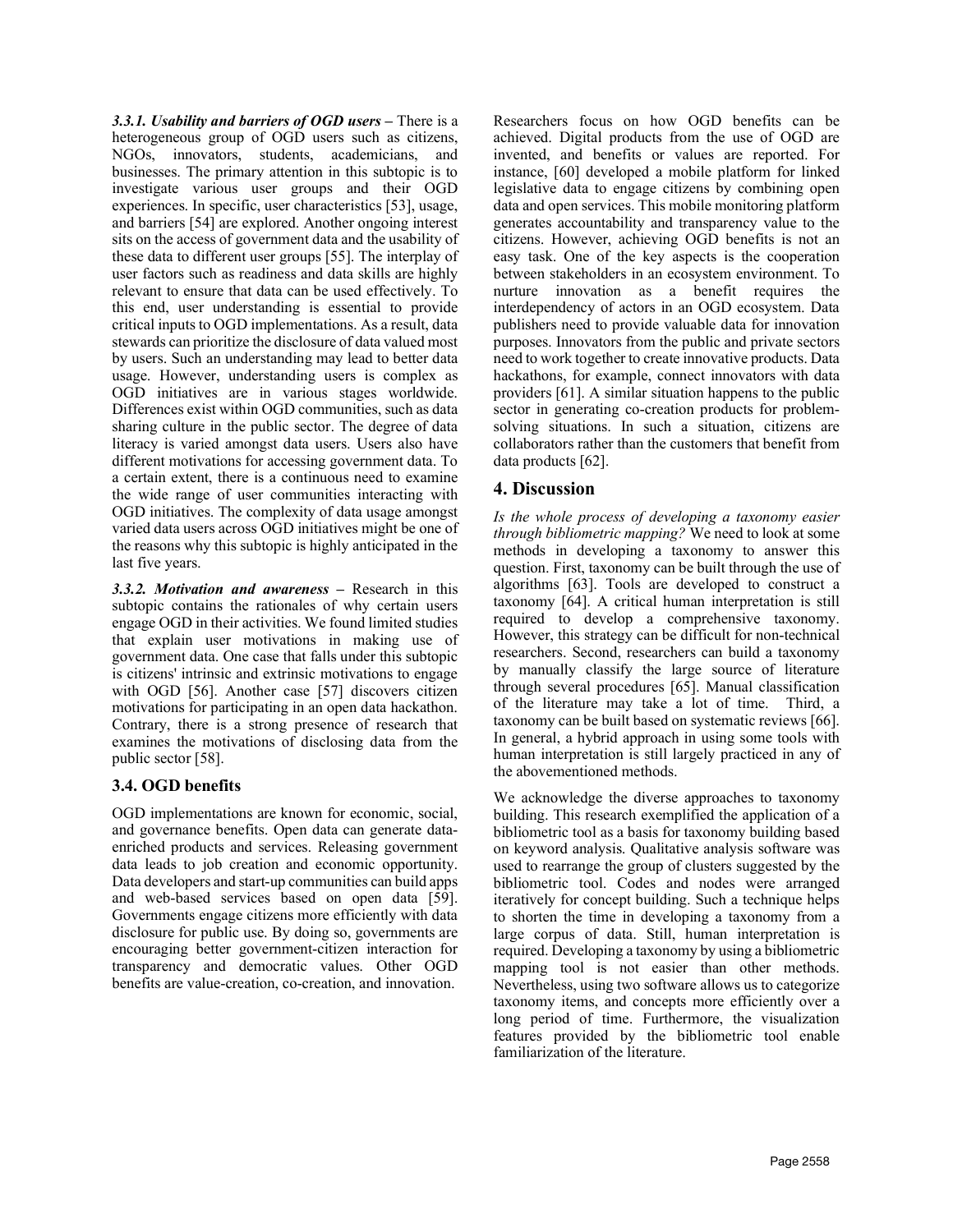A taxonomy is proposed with four main categories. These categories consist of seven emerging topics and thirty-four subtopics. The first category is the implementation and management of OGD initiatives. The concept of OGD is not new. However, the complexity of data disclosure in the public sector is still an ongoing interest. Emerging topics under this category are adoption and barriers of OGD implementation, assessment of OGD portals, and the emphasis on an ecosystem. The second category is OGD architecture. An importance has been given to explore applicable technologies to enhance OGD platforms. Some of these technologies are open-linked data and the semantic web. The third category is OGD users and utilization. One of the topics under this category is the usability and barriers in using OGD sources. Scholars are not only interested to study the complexity of releasing datasets from the public sector. They are also interested to comprehend the usability of government datasets to different user groups. The usability of data has a connection to the fourth category in the taxonomy which is OGD benefits. An emerging interest in this category is to grasp the benefits and values of utilizing government data. General benefits are recognized such as economic and social benefits. We also discovered OGD studies that explore specific benefits such as innovation and co-creation from the use of government data.

# 5. Contributions

We need to look at the existing bibliometric studies in the same area to rationalize research contribution. We found four bibliometric mapping studies in OGD that explore the progress of the discipline [9]–[12]. None of these studies extended the bibliometric mapping techniques to develop a taxonomy. We recognized [13] suggestion to do a follow-up analysis using qualitative analysis software for literature discovery. This suggestion allows us to look deeper at the article abstracts for taxonomy construction. As such, we have two research contributions.

First, this research contributes towards the development of a taxonomy based on a bibliometric mapping technique. Such contribution is significant because there is limited study for taxonomy development in OGD. The only taxonomy work specifically on OGD was conducted by [67]. Other taxonomy studies are related to open data [68]. Taxonomy creation is significant for researchers to understand the interrelationship among concepts of a particular domain [69]. Further, researchers can hypothesize, challenge, and investigate the divergence of domain concepts through taxonomy creation [70]. For this reason, conceptual knowledge in taxonomy building is a foundation for comprehending a domain for theory-building and theorizing [71].

Second, this research extends the procedures introduced by [13] by incorporating the taxonomy building elements. In that study, the focus is to identify interesting research questions for theorizing through bibliometric mapping. We applied the same guideline for a different purpose which is to develop a taxonomy. Hence, we realigned the guideline to illustrate the potential of developing a taxonomy based on a bibliometric mapping approach in Table 1. This involved a minor addition to the overall guideline structure. Yet, this procedural contribution is significant to students and researchers in other fields to apply a similar technique for taxonomy creation.

# 6. Limitations

We retrieved bibliographical data sources from Scopus in five years. Future studies may include bibliographical data from several electronic library databases. Integrating bibliographical data from multiple sources may take some time. First, data providers have different data standards. Second, some library databases do not permit the automatic extraction of bibliographic data. Third, bibliometric mapping tools have different data requirements. Bibliographical data from various sources can be compiled. However, the compiled bibliographical data do not necessarily compatible with all bibliometric mapping tools. Conversion of data format helps to bridge the differences in data standards and requirements. Another limitation is that we used one bibliometric tool due to familiarization. Ease of use of the chosen bibliometric tool is another reason. Future studies may consider the integration of several bibliometric mapping tools. Familiarizing with bibliometric mapping tools is necessary to understand their features and abilities to answer certain types of research questions. Expert reviews can be obtained to add more inputs for taxonomy building.

# 7. Conclusion

We developed an OGD taxonomy based on a bibliometric mapping technique. Four categories of emerging research interest are aligned with associated topics and subtopics. We acknowledged the potential of taxonomy development by using a bibliometric mapping approach. The keyword clusters obtained from a bibliometric mapping tool were enhanced by using qualitative analysis software. The use of each software requires some technical knowledge, but it is still feasible for a non-technical person. Research contributions are also proposed. Limitations are informed, and possible solutions are provided for consideration in future studies. We believed that this study would enrich the discourse on constructing a taxonomy for a wider audience.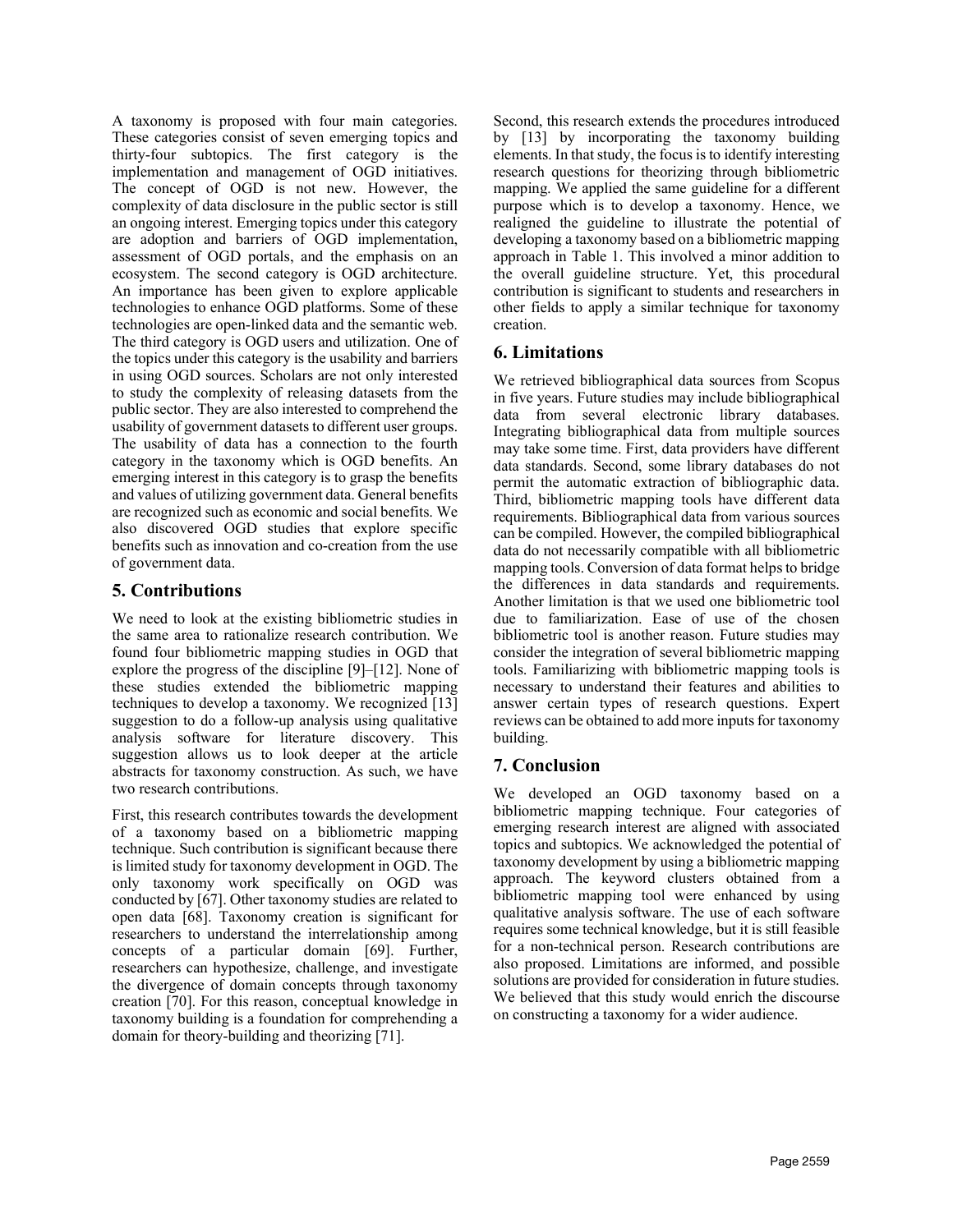#### 8. References

- [1] OEDC, "Open Government Data," Organisation for Economic Co-operation and Development, 2018. http://www.oecd.org/gov/digital-government/opengovernment-data.htm (accessed Aug. 26, 2019).
- [2] M. Kassen, "Open data and its peers: Understanding promising harbingers from Nordic Europe," Aslib J. Inf. Manag., no. 5, 2020.
- [3] K. McBride, G. Aavik, M. Toots, T. Kalvet, and R. Krimmer, "How does open government data driven co-creation occur? Six factors and a 'perfect storm'; Insights from Chicago's food inspection forecasting model," Gov. Inf. Q., vol. 36, no. 1, pp. 88–97, 2019.
- [4] J. M. Reitz, "Online dictionary for library and information science." ABC-Clio, California, 2020, [Online]. Available: https://products.abcclio.com/ODLIS/odlis\_b.aspx.
- [5] N. J. van Eck and L. Waltman, "Software survey: VOSviewer, a computer program for bibliometric mapping," Scientometrics, vol. 84, no. 2, pp. 523-538, 2010.
- [6] F. N. Silva, D. R. Amancio, M. Bardosova, L. da F. Costa, and O. N. Oliveira, "Using network science and text analytics to produce surveys in a scientific topic," J. Informetr., vol. 10, no. 2, pp. 487–502, 2016.
- [7] X. Chen, J. Chen, D. Wu, Y. Xie, and J. Li, "Mapping the Research Trends by Co-word Analysis Based on Keywords from Funded Project," Procedia Comput. Sci., vol. 91, no. Itqm, pp. 547-555, 2016.
- [8] C. Olmeda-Gómez and F. de Moya-Anegón, "Publishing Trends in Library and Information Sciences Across European Countries and Institutions," J. Acad. Librariansh., vol. 42, no. 1, pp. 27–37, 2016.
- [9] Corrales-Garay, M. Ortiz-de-Urbina-Criado, and E. M. Mora-Valentín, "Knowledge areas, themes and future research on open data: A co-word analysis," Gov. Inf. Q., vol. 36, no. 1, pp. 77-87, 2019.
- [10] H. Lv, "Performance assessment and major trends in open government data research based on Web of Science data," Data Technol. Appl., vol. 53, no. 3, pp. 286–303, 2019.
- [11] E. Afful-Dadzie and A. Afful-Dadzie, "Liberation of public data: Exploring central themes in open government data and freedom of information research," Int. J. Inf. Manage., vol. 37, no. 6, pp. 664– 672, 2017.
- [12] D. Corrales-Garay, E. M. Mora-Valentín, and M. Ortiz-de-Urbina-Criado, "Entrepreneurship through open data: An opportunity for sustainable development," Sustain., vol. 12, no. 12, 2020.
- [13] N. Sinkovics, "Enhancing the foundations for

theorising through bibliometric mapping," Int. Mark. Rev., vol. 33, no. 3, pp. 327–350, 2016.

- [14] J. Baas, M. Schotten, A. Plume, G. Côté, and R. Karimi, "Scopus as a curated, high-quality bibliometric data source for academic research in quantitative science studies," Quant. Sci. Stud., vol. 1, no. 1, pp. 377–386, 2020.
- [15] N. S. Butt, A. A. Malik, and M. Q. Shahbaz, "Bibliometric analysis of statistics journals indexed in web of science under emerging source citation index," SAGE Open, vol. 11, no. 1, 2021.
- [16] N. J. Van Eck, L. Waltman, R. Dekker, and J. Van Den Berg, "A comparison of two techniques for bibliometric mapping: Multidimensional scaling and VOS," J. Am. Soc. Inf. Sci. Technol., vol. 61, no. 12, pp. 2405–2416, 2010.
- [17] M. S. Altayar, "Motivations for open data adoption : An institutional theory perspective," Gov. Inf.  $Q_1$ , vol. 35, no. 4, pp. 633–643, 2018.
- [18] H.-J. Wang and J. Lo, "Factors influencing the Adoption of open government data at the firm level," in IEEE Transactions on Engineering Management, 2020, vol. 67, no. 3, pp. 670–682.
- [19] A. Alhujaylan, L. Car, and M. Ryan, "An investigation of factors influencing private technology organizations' intention to adopt open government data in Saudi Arabia," in 2020 10th Annual Computing and Communication Workshop and Conference, CCWC 2020, 2020, pp. 654–661.
- [20] S. I. Haini, N. Zairah, and A. Rahim, "Adoption of open government data in local government context : Conceptual model development," in ICCTA 2019: Proceedings of the 2019 5th International Conference on Computer and Technology Applications, 2019, pp. 193–198.
- [21] Y. Zhao and B. Fan, "Exploring open government data capacity of government agency : Based on the resource-based theory," Gov. Inf. Q., vol. 35, no. 1, pp. 1–12, 2018.
- [22] B. W. Wirtz, R. Piehler, M. J. Thomas, and P. Daiser, "Resistance of public personnel to open government: A cognitive theory view of implementation barriers towards open government data," Public Manag. Rev., vol. 18, no. 9, pp. 1335–1364, 2016.
- [23] B. Fan and Y. Zhao, "The moderating effect of external pressure on the relationship between internal organizational factors and the quality of open government data," Gov. Inf. Q., vol. 34, no. 3, pp. 396–405, 2017.
- [24] M. Kassen, "Adopting and managing open data: Stakeholder perspectives, challenges and policy recommendations," Aslib J. Inf. Manag., vol. 70, no. 5, pp. 518–537, 2018.
- [25] D. Pirozzi and V. Scarano, Syntactical heuristics for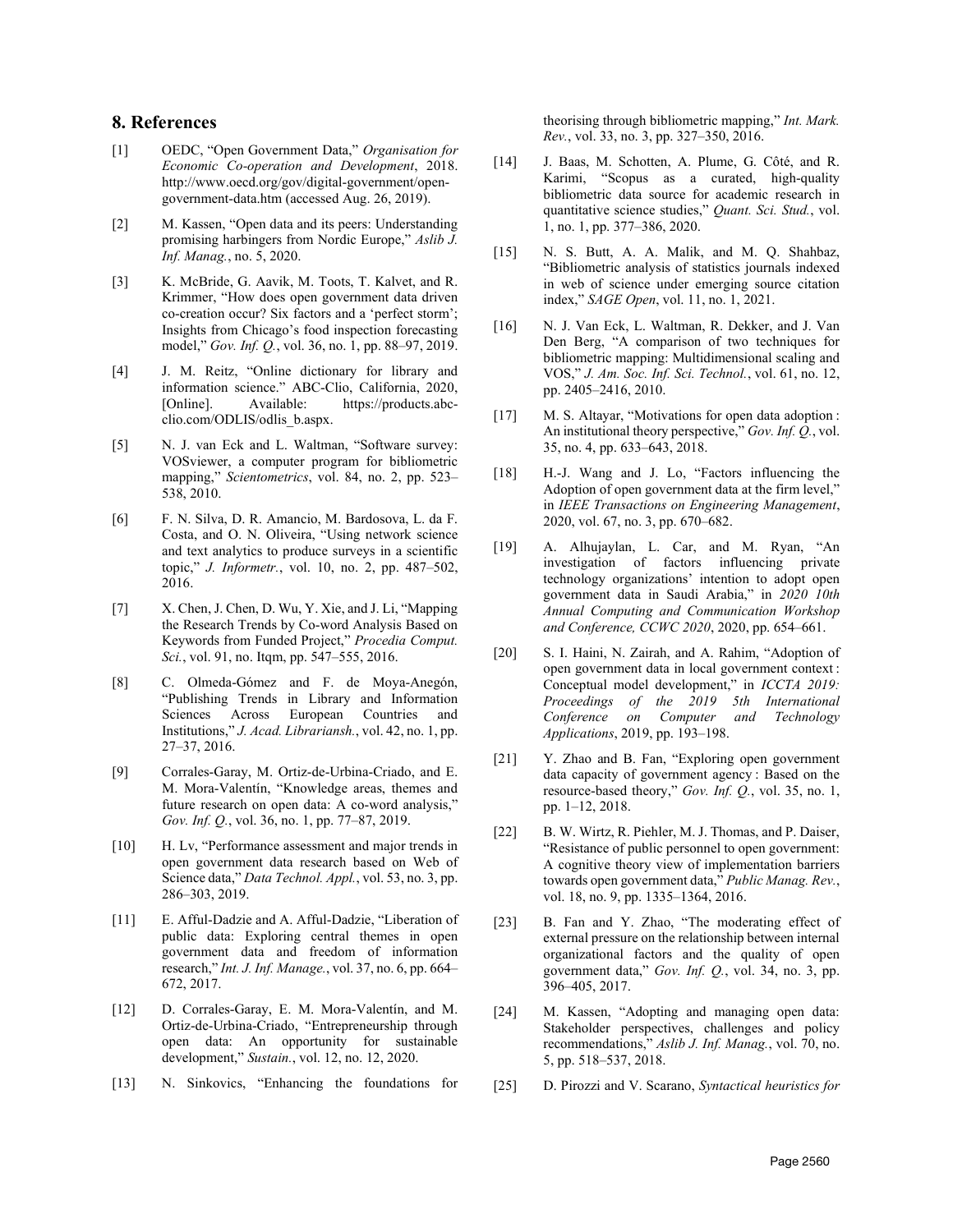the open data quality assessment and their applications, vol. 339. 2019.

- [26] W. D. Sunindyo and I. D. P. D. K. Amrita, "The development of data publishing tool for Indonesian open government data," in Proceedings of the International Conference on Electrical Engineering and Informatics, 2019, pp. 30–34.
- [27] P. Utamachant and C. Anutariya, "An analysis of high-value datasets: A case study of Thailand's open government data," 2018.
- [28] H. Zhang and J. Xiao, "Quality assessment framework for open government data: Metasynthesis of qualitative research, 2009-2019," Electron. Libr., vol. 38, no. 2, pp. 209–222, 2020.
- [29] K. Y. Dahbi, H. Lamharhar, and D. Chiadmi, "Toward an evaluation model for open government data portals," in Smart Innovation, Systems and Technologies, 2019, vol. 111, pp. 502–511.
- [30] V. Raça, N. Veljković, G. Velinov, L. Stoimenov, and M. Kon-Popovska, "Real-time monitoring and assessing open government data: A case study of the western Balkan countries," in Communications in Computer and Information Science, 2020, vol. 1316, pp. 189–201.
- [31] K. Y. Dahbi, H. Lamharhar, and D. Chiadmi, "Exploring dimensions influencing the usage of Open Government Data portals," 2018.
- [32] J. Ham, Y. Koo, and J. N. Lee, "Provision and usage of open government data: Strategic transformation paths," *Ind. Manag. Data Syst.*, vol. 119, no. 8, pp. 1841–1858, 2019.
- [33] M. A. Osorio-Sanabria, F. Amaya-Fernandez, and M. P. Gonzalez-Zabala, "Developing a model to readiness assessment of open government data in public institutions in Colombia," in ACM International Conference Proceeding Series, 2020, pp. 334–340.
- [34] A. T. Chatfield and C. G. Reddick, "A longitudinal cross-sector analysis of open data portal service capability: The case of Australian local governments," Gov. Inf. Q., vol. 34, no. 2, pp. 231– 243, 2017.
- [35] A. Zuiderwijk, R. Shinde, and M. Janssen, "Investigating the attainment of open government data objectives: is there a mismatch between objectives and results?," Int. Rev. Adm. Sci., vol. 85, no. 4, pp. 645–672, 2019.
- [36] A. Purwanto, A. Zuiderwijk, and M. Janssen, "Citizens' trust in open government data: A quantitative study about the fffects of data quality, system quality and service quality," in ACM International Conference Proceeding Series, 2020, pp. 310–318, [Online]. Available: https://dl.acm.org/doi/10.1145/3396956.3396958.
- [37] M. A. Osorio-Sanabria, F. Amaya-Fernández, and M. González-Zabala, "Exploring the components of open data ecosystems: A systematic mapping study," in ACM International Conference Proceeding Series, 2020, Part F1667.
- [38] J. Linaker and P. Runeson, "Collaboration in open government data ecosystems : Open cross-sector sharing and co-development of data and software," in Electronic Government, G. V. Pereira, M. Janssen, H. Lee, I. Lindgren, M. P. R. Bolívar, H. J. Scholl, and A. Zuiderwijk, Eds. Cham, Switzerland: Springer, 2020, pp. 290–303.
- [39] T. Schauppenlehner and A. Muhar, "Theoretical availability versus practical accessibility: The critical role of metadata management in open data portals," Sustainability, vol. 10, no. 2, 2018.
- [40] F. Xiao, W. Jeng, and D. He, "Investigating metadata adoptions for open government data portals in US cities," in Proceedings of the Association for Information Science and Technology, 2018, vol. 55, no. 1, pp. 573–582.
- [41] A. Zuiderwijk, M. Janssen, and I. Susha, "Improving the speed and ease of open data use through metadata, interaction mechanisms, and quality indicators," J. Organ. Comput. Electron. Commer., vol. 26, no. 1– 2, pp. 116–146, 2016.
- [42] P. Křemen and M. Nečaský, "Improving discoverability of open government data with rich metadata descriptions using semantic government vocabulary," Web Semant. Sci. Serv. Agents World Wide Web, vol. 55, pp. 1–20, 2019.
- [43] S. Jiang, T. F. Hagelien, M. Natvig, and J. Li, "Ontology-Based Semantic Search for Open Government Data," in Proceedings - 13th IEEE International Conference on Semantic Computing, ICSC 2019, 2019, pp. 7–15.
- [44] B. S. Hitz-gamper, O. Neumann, and M. Stürmer, "Balancing control, usability and visibility of linked open government data to create public value," Int. J. Public Sect. Manag., vol. 32, no. 5, pp. 451–466, 2019.
- [45] L. Shi, D. Sukhobok, and N. Nikolov, "Norwegian state of estate report as linked open data," in On the Move to Meaningful Internet Systems. OTM 2017 Conferences, 2017, pp. 445–462.
- [46] I. C. Hsu and Y. H. Lin, "Integrated machine learning with semantic web for open government data recommendation based on cloud computing," Softw. - Pract. Exp., vol. 50, no. 12, pp. 2293–2312, 2020.
- [47] T. Cha, "Open government data for machine learning tax recommendation," in ACM International Conference Proceeding Series, 2020, pp. 331–333.
- [48] C. H. Wu, S. W. Kuo, and S. C. Kao, "Classificationbased data mining applied in vehicle accident prediction," in Frontiers in Artificial Intelligence and